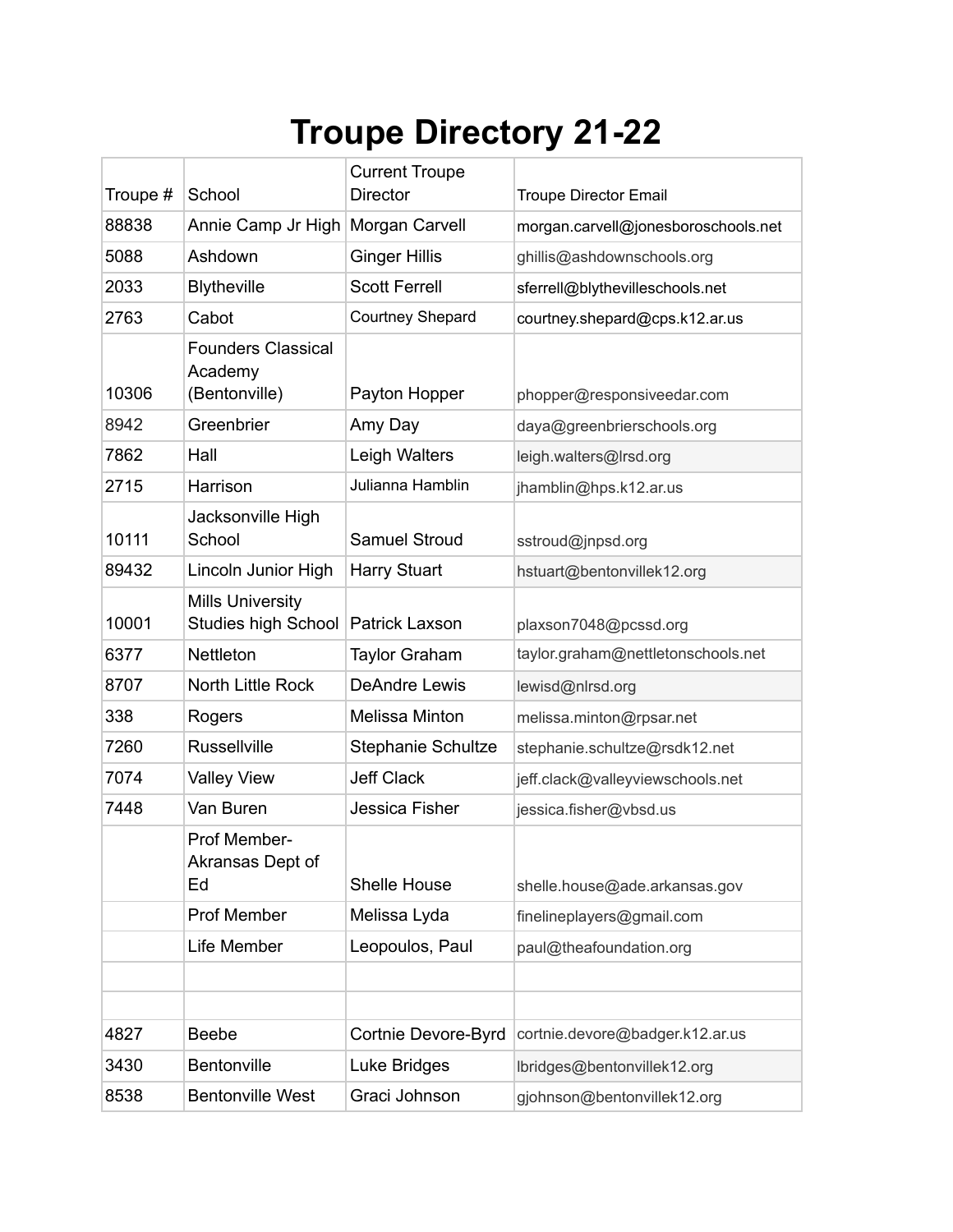| 8855  | <b>Bryant High</b>                                               | Jeremy Clay                                 | jclay@bryantschools.org                            |
|-------|------------------------------------------------------------------|---------------------------------------------|----------------------------------------------------|
| 42    | El Dorado                                                        | Jessica Freeman                             | jessicadianenash@gmail.com,<br>jfreeman@esd-15.org |
| 8897  | <b>Gentry High School</b><br><b>Conversion Charter</b>           | <b>Tiffanie Jones</b>                       | tjones@gentrypioneers.com                          |
| 78    | <b>Hot Springs World</b><br><b>Class High School</b>             | <b>Kaitlin Potts</b>                        | pottsk@hssd.net                                    |
| 8226  | Little Rock Christian<br>Academy                                 | <b>Hollie Shepherd</b>                      | hollie.shepherd@littlerockchristian.com            |
| 10240 | Little Rock Christian<br>Academy Junior<br>High                  | Abby Curry                                  | abby.curry@littlerockchristian.com                 |
| 8462  | Mount St. Mary                                                   | Jenny Moses                                 | jmoses@mtstmary.edu                                |
| 6560  | Mt. Home                                                         | Karen Maupin                                | kmaupin@mhbombers.com                              |
| 7120  | Piggott                                                          | Jennifer Vernon                             | jennifer.vernon@piggottschools.net                 |
| 4089  | Rector                                                           | <b>Tracy Holloway</b><br>(Parent volunteer) | tracyholloway1974@gmail.com                        |
| 7262  | Springdale Har-Ber                                               | <b>Tony Terrell</b>                         | tterrell@sdale.org                                 |
| 2945  | Sylvan Hills                                                     | Michael Scroggins                           | jalaquinez0800@pcssd.org                           |
| 10214 | <b>Little Rock West</b><br>School of Innovation Helen Strickland |                                             | helen.strickland@lrsd.org                          |
| 10514 | Westwind for<br><b>Performing Arts</b>                           | Legenia Bearden                             | lbearden@thewestwindschool.org                     |
|       | Pre-professional<br>Member                                       | Bigham, Julianne                            | juliannebigham@gmail.com                           |
|       | Mr. AJ's School of<br>Theatre                                    |                                             | Womack, Jr. Andrew   aj.womack@yahoo.com           |
|       |                                                                  |                                             |                                                    |
| 6338  | Alma                                                             | Danny Hobson                                | dhobson@almasd.net                                 |
| 7414  | <b>Arkansas Arts</b><br>Academy                                  | Jordan Haynes                               | Jhaynes@artsk12.org                                |
| 5779  | <b>Benton</b>                                                    | Jessica Castle (New<br>'20)                 | jcastle@bentonschools.org                          |
| 8752  | <b>Buffalo Island</b><br>Central                                 | Nancy Spencer                               | nancy.spencer@bicschools.net                       |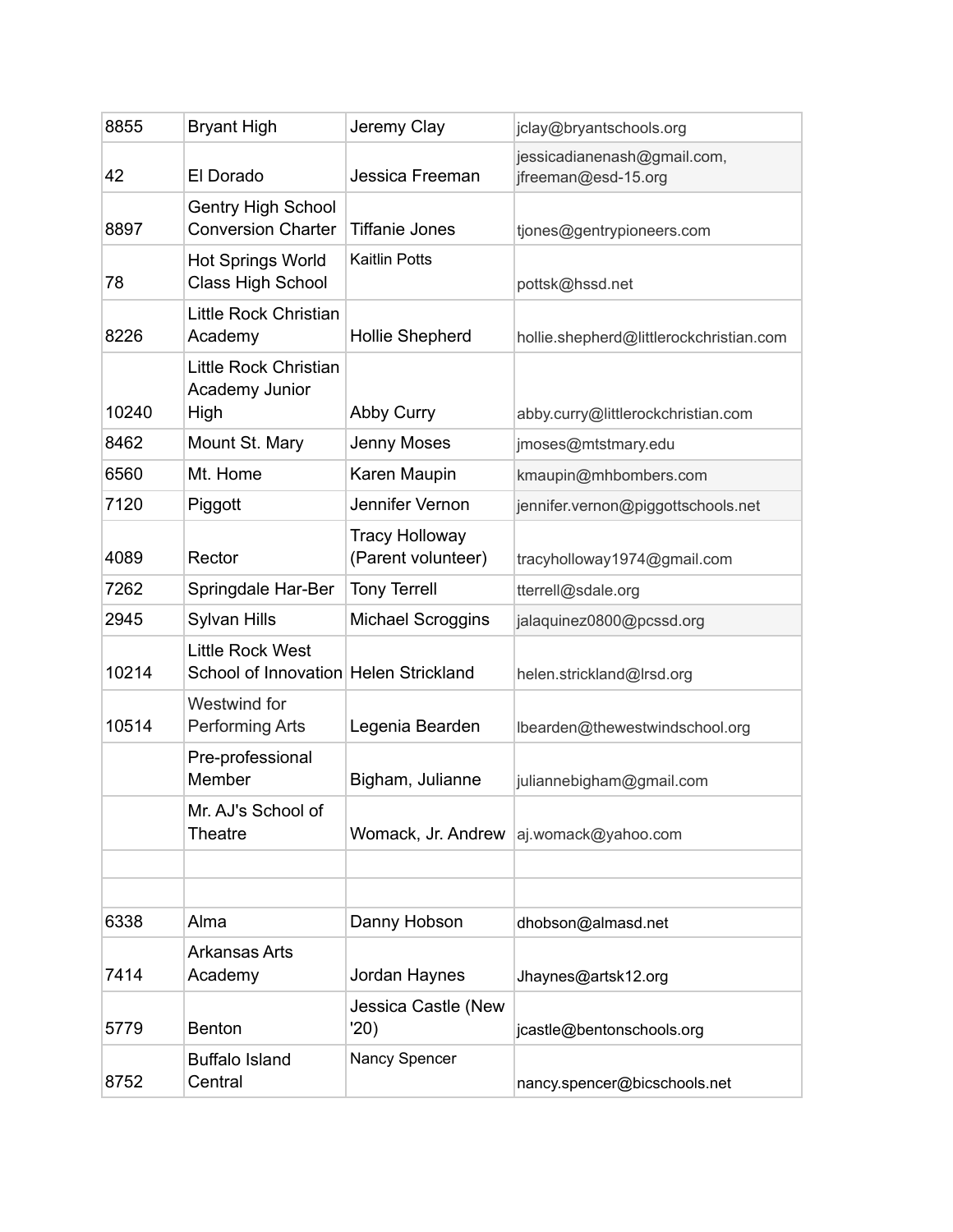| 10124 | <b>Community School</b><br>of the Arts (Ft.<br>Smith)     | <b>Cody Walls</b>     | codywalls13@yahoo.com                             |
|-------|-----------------------------------------------------------|-----------------------|---------------------------------------------------|
| 8795  | Don Tyson School<br>of Innovation                         | Kevin Cohea           | kcohea@sdale.org                                  |
| 5262  | Gravette                                                  | <b>Justin Garton</b>  | justin.garton@gravetteschools.net                 |
| 8115  | Highland                                                  | Erika Campbell        | erika.campbell@highlandrebels.org                 |
| 8661  | Jacksonville<br><b>Lighthouse College</b><br>Prep Academy | Jared Young           | jared.young@jacksonville.lha.net                  |
| 2123  | Lakeside HS                                               | Sarah Haman           | sarah_haman@lakesidesd.org                        |
| 89579 | Lakeside Junior<br>High                                   | Van Stewman           | vstewman@sdale.org                                |
| 1967  | Marion                                                    | Montanna McCoy        | mmccoy@msd3.org                                   |
| 2201  | Northside                                                 | Beau Pumphrey         | bpumphre@fortsmithschools.org                     |
| 7352  | Osceola                                                   | <b>Billy Ivey</b>     | wivey@osd1.org                                    |
| 7055  | Pulaski Academy                                           | <b>Sheridan Posey</b> | sheridan.posey@pulaskiacademy.org                 |
| 7982  | <b>Siloam Springs</b>                                     | Dana McCutcheon       | mccutchd@gosiloam.com                             |
| 3227  | Springdale                                                | Linda Button          | lbutton@sdale.org                                 |
| 1627  | Subiaco Academy                                           | John Paul Boyer       | brjohnpaul@subi.org                               |
| х     | Pre-professional<br>Member                                | Legg, Emily           |                                                   |
| х     | Pre-professional<br>Member                                | Lydia Marshall        | Isunderraj@harding.edu                            |
|       |                                                           |                       |                                                   |
| 88958 | Alma Middle School Audra Bocksnick                        |                       | abocksnick@almasd.net                             |
| 3628  | Arkansas High<br>School                                   | Laila Miller          | laila.miller@tasd7.net                            |
| 10388 | Arkansas Middle<br>School                                 | Erica Craig           | erica.craig@tasd7.net                             |
| 6564  | <b>Batesville High</b><br>School                          | Hannah Warren         | hwarren@gobsd1.org                                |
| 9028  | Bauxite High School Melanie Jenkins                       |                       | jenkinsm@bauxiteminers.org,<br>mobo6006@gmail.com |
| 8756  | Conway Christian                                          | <b>Mattie Henley</b>  | mhenley@conwaychristianschool.net                 |
| 1855  | Corning                                                   | Wanda Patterson       | wanda.patterson@corning.k12.ar.us                 |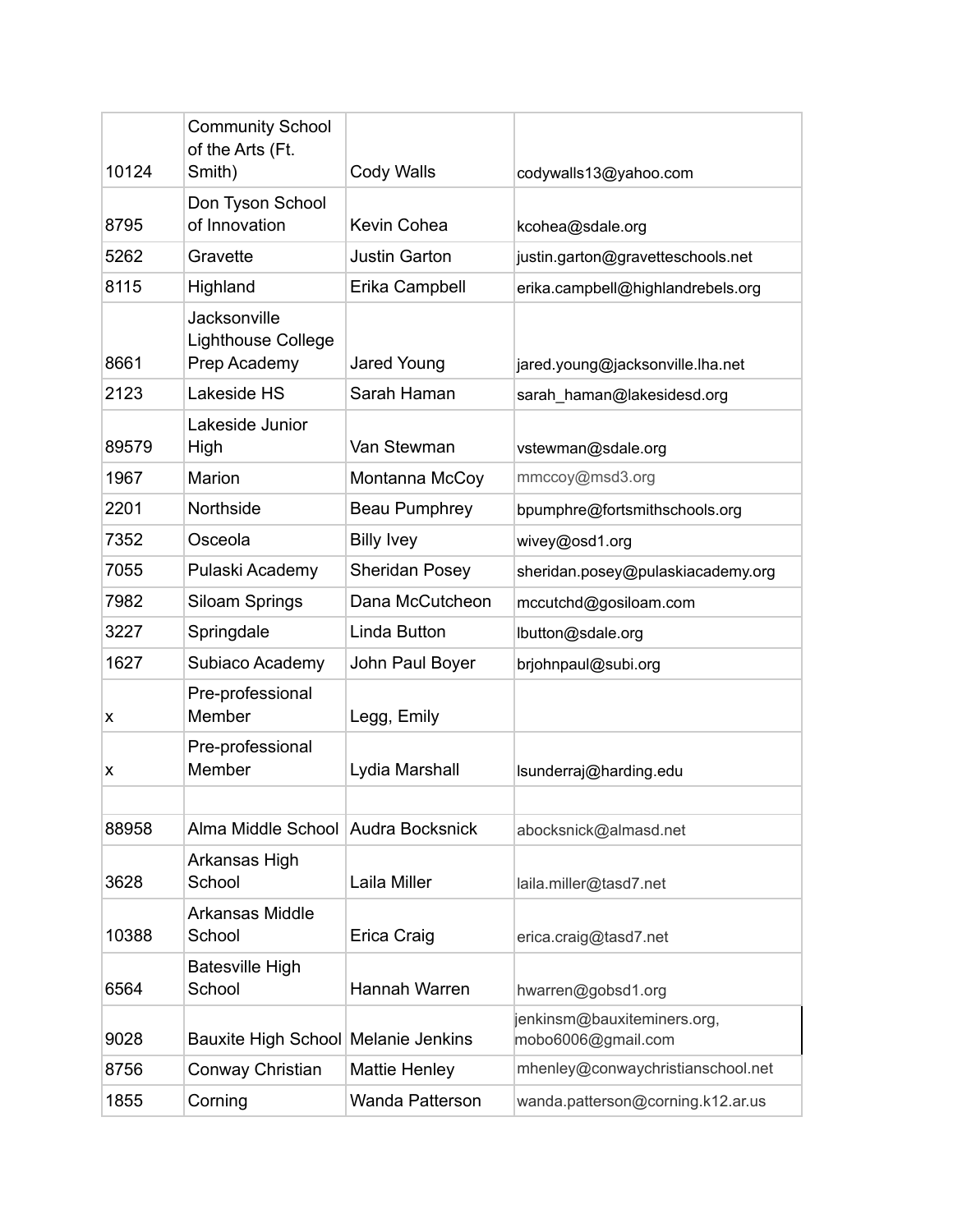| 7614      | <b>Greene County</b><br>Tech                    | Lori Dial                 |                                       |
|-----------|-------------------------------------------------|---------------------------|---------------------------------------|
|           |                                                 |                           | lori.dial@gctschools.net              |
| 8242      | Harrisburg                                      | <b>Rita Shettles</b>      | rshettles@hbgsd.org                   |
| 1338      | Jonesboro                                       | <b>Melissa Burris</b>     | melissa.burris@jonesboroschools.net   |
| 6418      | <b>LR Central</b>                               | Hannah Evans<br>(Sawyer)  | hannahmsawyer@gmail.com               |
| 89474     | <b>MacArthur Junior</b><br>High                 | <b>Mallery Mitchell</b>   | mallery.mitchell@jonesboroschools.net |
| 8495      | Maumelle                                        | <b>Brian Chambers</b>     | bchambers6459@pcssd.org               |
| 7955      | Parkview                                        | Lauren Lusk               | lauren.lusk@lrsd.org                  |
| 8946      | Sheridan High<br>School                         | <b>Summer Scott</b>       | summerscott@sheridanschools.org       |
| 89623     | Sheridan Junior<br>High                         | <b>Summer Scott</b>       | summerscott@sheridanschools.org       |
| 2620      | Southside                                       | Amy Pumphrey              | apumphre@fortsmithschools.org         |
| 10005     | Valley View Junior<br>High                      | Kathryn Hoover            | katy.hoover@valleyviewschools.net     |
| 89573     | Visual & Performing<br>Arts<br>Magnet-Jonesboro | Carmen Teague             | carmen.teague@jonesboroschools.net    |
| 5659      | Westside                                        | Rita Johnson              | ljohnson@westsideschools.org          |
| x         | Professional<br>Member                          | <b>Ben Jones</b>          | bjones9@harding.edu                   |
| x         | Professional<br>Member (Rogers,<br>AR)          | <b>Emily Schiavone</b>    | emilyschiavonetheatre@gmail.com       |
|           |                                                 |                           |                                       |
| 8299      | <b>Brookland</b>                                | <b>Brandy Brewer</b>      | brooklandthespians@gmail.com          |
| 6789      | Clarksville                                     | Jenava Harris             | jenava.harris@csdar.org               |
| 9036      | Clinton                                         | Ruthann Curry Brown       | browner@clintonsd.org                 |
| 9041      | Conway High School                              | Anthony Spiridigliozzi    | spiridiga@conwayschools.net           |
| 717       | Fayetteville High<br>School                     | <b>Trevor Cooperescue</b> |                                       |
| 6192      | <b>Harding Academy</b>                          | <b>Garret Smith</b>       | gsmith12@harding.edu                  |
| No troupe | Heber Springs High<br>School                    | Alisha Williams           | alisha.williams@hssd.k12.ar.us        |